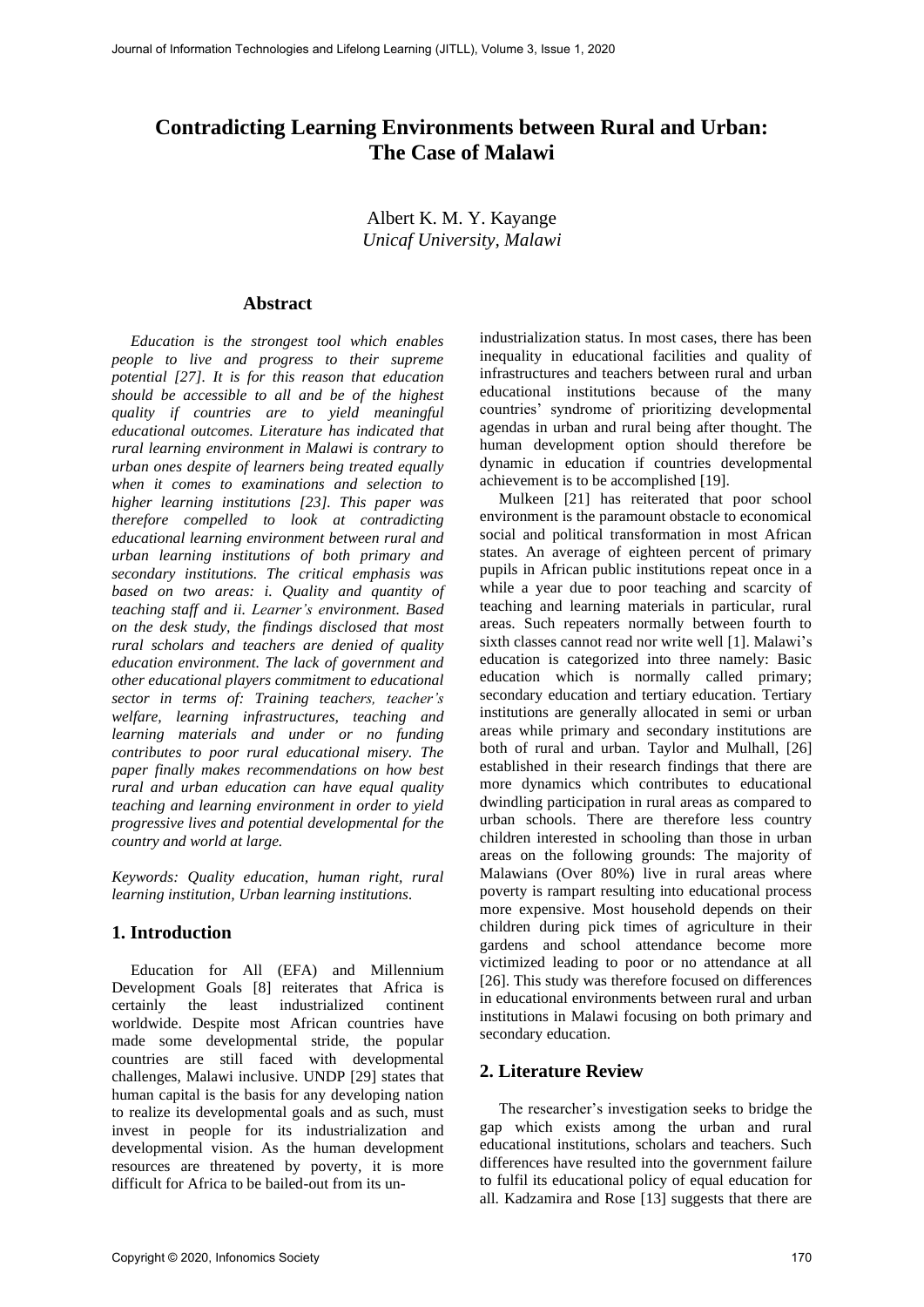some undiscovered elements which contributes to low school attendance and performance. Malawi National Educational Policy [10] have evidenced the failure of Malawi government in fulfilling its policy and wonder if it could fulfill its goal of providing education for all by 2010 for the second time. The findings of this investigation and its recommendations will act as a basis in achieving the 2030 intended educational goal and will fuel Malawi economic boom. Low educational enrolment is threatening the strategy of empowering Malawians in socio economic development participation. Mulkeen, [21] opines that failure to attain school encourages unemployment and urbanizations, a tendency which collapses country's status. 2.0. Research approach: This research was designed to seek views from the rural and urban primary and secondary population on the scholastic variances of the two locations (rural and urban). According to Mason [18], Long and Godfrey [17], research seeking people's views, opinions, cultural understanding are qualitative by nature. The phenomilogical nature of the problem therefore determines the nature of its approach as recommended by Rodeo [12] and Yin [30]. The research is an interpretive by nature as categorized by Mason [18], Camilli and Elmore[4] and Mertler Charles [20]. Open ended and unstructured questionnaires were used to collect data though telephone interviews. Sounders et al [25] regards the interpretive research as an in-depth data collection because of its provision of probing where more information is attracted. The system provides firsthand information and can hardly be distorted by the third party or end user. Lester, [16] recommends qualitative research approaches because the collected information is based on the personal experience and perceptional phenomenon.

The researcher sampled five primary schools head teachers from each region of three (three from rural and two from urban settings) and two secondary schools from the same (one from rural and one from urban) totaling to twenty-one institutions. Names of primary schools sampled are: Itulo, Chinongo, Mughona, Kawale and Nachiwe (from the northern region); Lifuwu, Mtangombe, Chiputu, Chilinde and Mphungu (from the central region) and Chiwembe, Mbayani, Kachele,livilivi and Nsehe (from southern region). Secondary schools included the following: Namutegha and Chitpa from the northern region; Bwaila and Mvera (from the central region); H.H.I and Balaka (from the southern region). Random sampling was used to identify schools while purpose sampling was used to identify head teachers. Head teachers are more knowledgeable about institutions and scholars' challenges, hence the choice made for them to be participants.

# **3. Statement of Problem**

Kadzamira and Rose [13], Banda [2] and UNESCO [28] states that there are gaps in Malawi which requires to be unveiled and bridged in order to fulfil its educational National strategy for education for all by 2020. However, the Malawi Educational

Monitoring Information System [8] contends that there are some undiscovered reasons which contributes to low or poor attendance and performance for the youth in Malawi educational system. Based on reports by Hodal and Holder [12], Malawi Education Policy [10] and NESP [22] Malawi government was unsuccessful to achieve its educational goal of education for all by 2015. It is therefore evidenced that there is need for further investigation in order to fulfill the government's goal despite of time difference in its achievement. It is therefore imperative for the Malawi government to find means of improving its educational performance amongst the youth who are in the majority of its population. The findings will be used as a basis for government policy formation in order to improve developmental issues which are driven by competent and well-developed human capital.

# **3.1. General objective**

The foremost objective of this study was to create conducive learning environment for both rural and urban primary and secondary learning institutions and learners. This was achieved by further investigation of the known and concealed issues contributing to poor or no attendance of both primary and secondary scholars.

# **3.2. Specific Objectives**

The general objective was achieved by diversifying the following specific objectives 1. To analyses the quality of teachers in both rural and urban institutions 2. To analyses the quality of infrastructures for both rural and urban institutions 3. To investigate challenges faced by both rural and urban scholars 4. To establish mechanisms in promoting universal quality

education in both rural and urban primary and secondary settings.

# **3.3. Research Question**

Hungler and Polit [24] have defined research question as an edict of a specific request for information the researcher want to respond in order to settle the challenge under investigations. The question bridges the existing gap in the intended investigation area. This research therefore longed to answer the following question: "To what extent does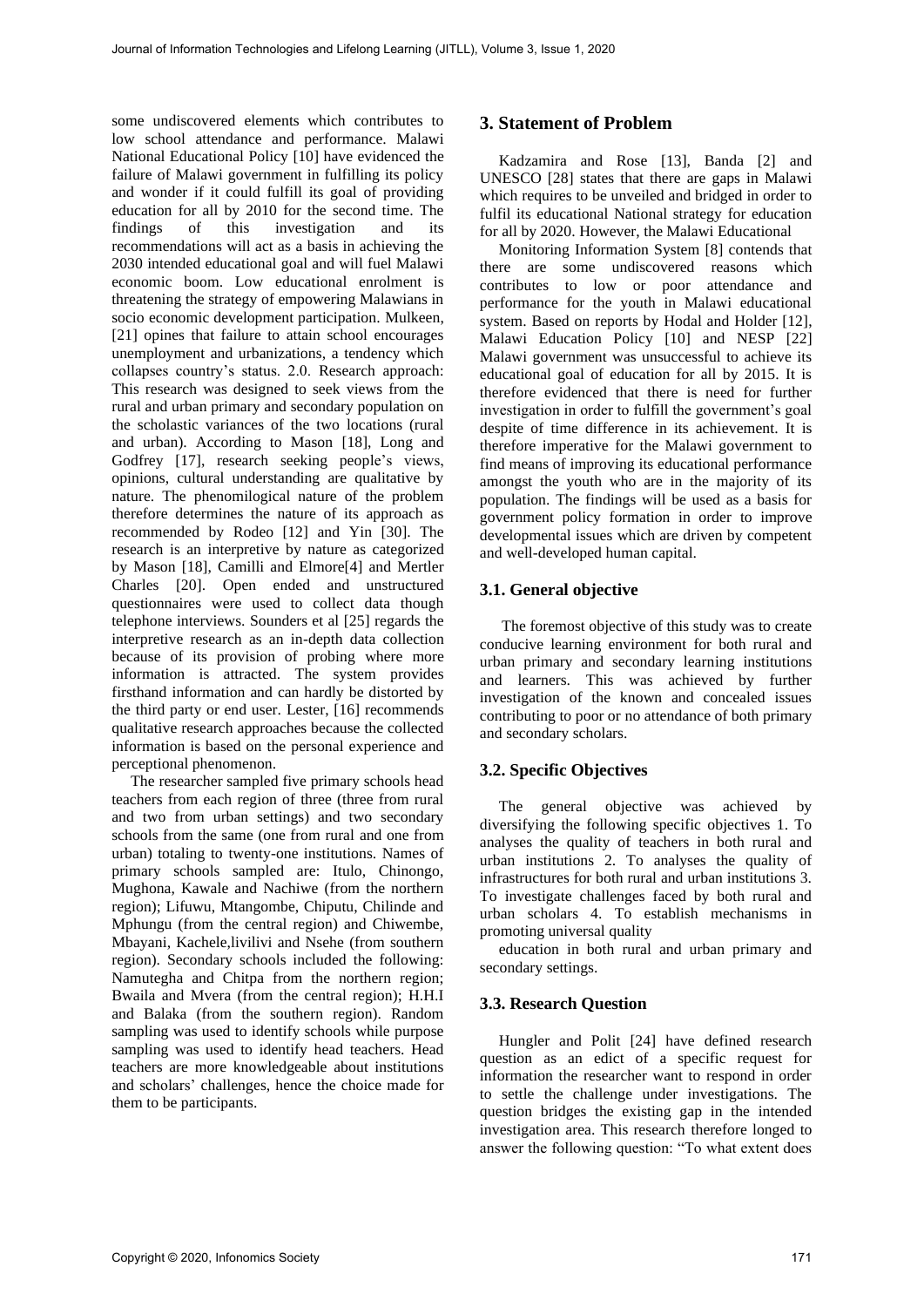variation in teaching and learning environments affect quality of education attained". Research question therefore guide the investigator in concentrating on the envisioned theme and develops the whole enquiry procedure [7].

#### **3.4. Sub Research Questions**

For a statement of the problem to make sense during the investigation process, there was need to develop sub research questions as opined by Choga and Njaya [6]. The role of research questions asks what is associated amongst variables of divergences during the process of investigation. This is in contrast to a hypothesis which foretells the associations among variables. Research questions therefore describes the stated research problem or challenge and specifies variables of the research [18]. Therefore, this research pursued to give response the subsequent questions: 1. What differentiates among rural and urban teachers? 2. Whose responsibility is it in erecting school infrastructures in both rural and urban settings 3. What challenges do scholars face in rural and urban schools 4. How are primary and secondary scholars motivated to attend school.

#### **3.5. Responses from Primary Head Teachers**

Q. 1: Tell me about your school composition.- Most rural head teachers had the following responses. There are an average of three thousand pupils per year against four qualified teachers and three un-qualified teachers, totaling to seven with an average classroom of five. The school have three staff houses and no office block. Head teachers from urban institutions had a different scenario where all teachers averaging to thirty were qualified ones with an average of five thousand pupils. There was an average of twenty classrooms with only one house for the head teacher.

Q. 2: What is the nature of school infrastructures? - Most rural infrastructures were built of clay and burnt bricks, smeared walls and floors with the same clay. Some were roofed with iron sheets while others were of grass thatched. Parents were responsible for the erecting and maintenance of all school infrastructures.

Urban head teachers responded differently from those of rural. Infrastructures are erected by the local authority (city council or town council) but maintenance becomes the institutional roll. All infrastructures are made up of either cement blocks, burned bricks and iron sheets roofed. Walls are cement plastered. Lavatories are provided with piped water. Most infrastructures have electricity facilities.

Q. 3: What are the scholar's barriers to their education? - Several factors were mentioned in response to this question by the rural and urban institutions:

#### i. Rural Institutions

- Long distance to and from school for an average of six kilometer in total with empty stomach;
- Involvement of farming activities in support of their parents;
- Poverty which deprives scholars needs such as notebooks, pencils and exercise books;
- Schools' activities such as collection of teaching and learning materials from educational centers of ten kilometers away;
- Involvement in school fundraising activities like;
- piece of works which enables institutions to buy sporting equipment's and uniform;
- Floods which inhibit young scholars in crossing big and tough rivers as well as streams.
- ii. Urban Institutions
- Involvements with indoor social media like television
- Outdoor Entertainments such as weddings, discos and football games
- Pocket money for break time usages

Q. 4: How do you rate the performance, drop outs and failures of pupils? - Rural institutions registered more dropouts and failures than those in the urban institutions.

Q. 5: How comfortable are rural teachers in terms of rural environments? - Most reliable and well qualified and experienced teachers ask for transfers to teach in urban areas or they resign based on the negative response they get from the authorities.

### **3.6. Questions for secondary school head teachers**

Q. 1: What is the status of your institution? - Most institutions were none borders except few which has boarding facilities. All institutions were of both male and female student but all subjected to variation of tuition fee amounts. Those in cities had higher tuition than rural ones. Students who come from far away organize themselves in paying slums turning them into self-boarding. Some institutions have provision of accommodation for female students only who operates in an organized manner by their institutions.

Q. 2: What are some challenges for your scholars? - i. Accommodation for those from far distances; ii. School requirements such as stationery and uniform;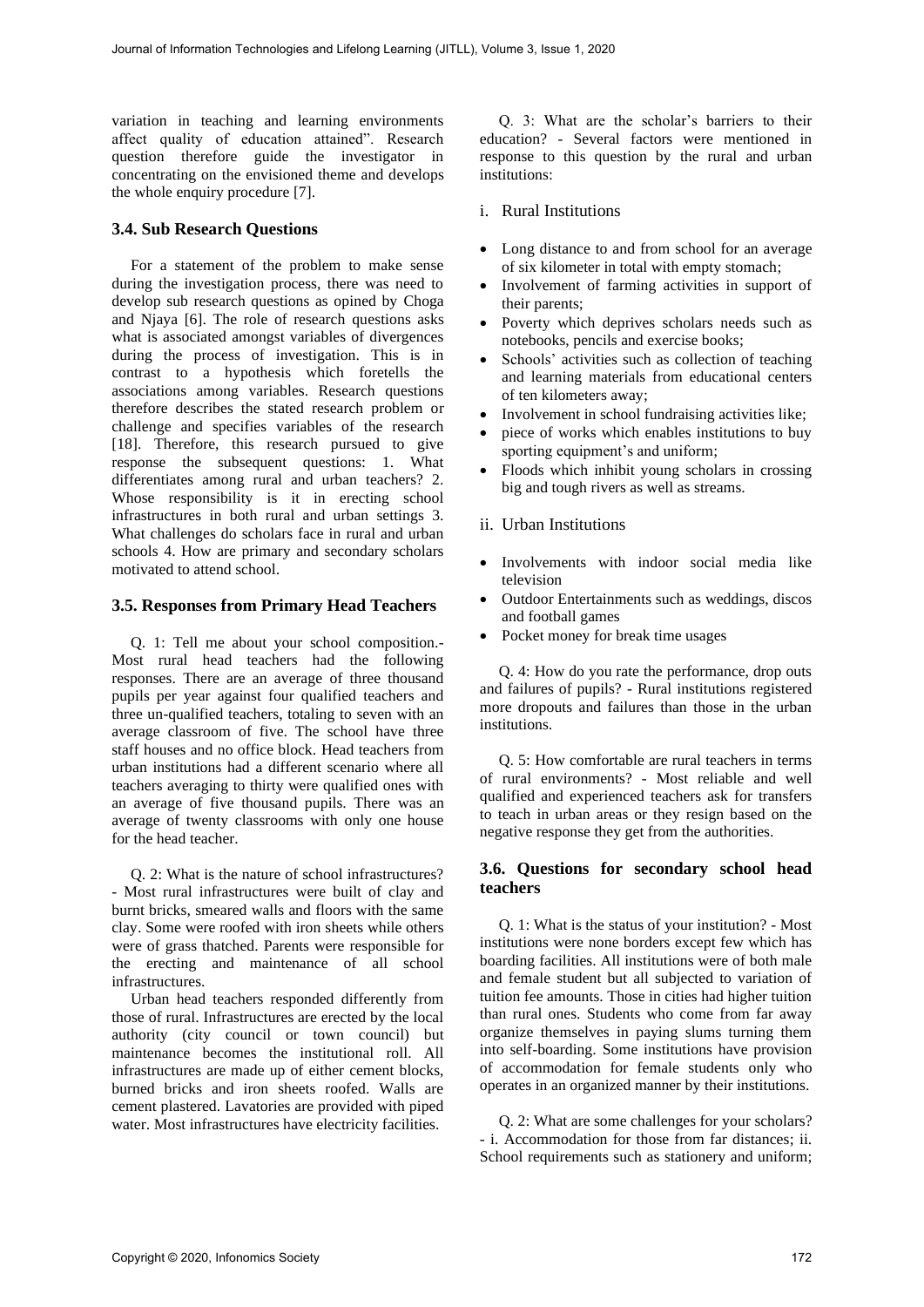iii. Dropouts due to family's poverty challenges and iv. Lack of parental care while away from parents compels some students in indulging themselves in immoral and drug abuse.

# **4. Analysis of Findings**

Q.1: School composition - Rural primary schools have qualified teacher pupil ration of 1:750 but is alleviated by un-qualified teachers of three, reducing the ratio of teacher pupil to 1:430. This is ungovernable class situation by any eligible teacher because of the following: The number of pupils cannot fit into one classroom at a time. Such situations force the responsible teacher to group pupils into manageable class of more than one. By so doing, the responsible teacher will have to teach for the whole day and have no time to plan for the following or next lesson or class. Large group of pupils in a class limit some pupils to be fully engaged in groups or class discussions creating a gap amongst them in knowledge sharing and gaining [15]. According to the findings, only three teachers have their houses within the school compass. This means that other teachers are renting outside their institution where means of transport is limited to walking with a lot of fatigue created to limit them from preparing before next class session. In a rural setting, quality housing for renting is questionable. It is without doubt that such teachers face challenges with vulnerable houses they rent such as: Leakages, security and at times noise within and around their rented homes. Through probing questions, the researcher learned that all infrastructures in rural educational institutions are initiated by local community who have extremely limited resources hence producing substandard housing and classroom blocks which are vulnerable to heavy rains, wind. Untrained teachers are engaged by the local community who are also responsible for paying them a wage below minimum wage prescribed by the government. The un-trained teachers and expected quality education is quite retroactive. According to Balaban [3], teachers must have a heart of children's care with quality materials, academic being the uttermost. Balaban, reiterates that a good teacher requires to be equipped first before engaging him or her into sharing knowledge gained to children for fear of "liking pupils" which may have a permanent damage on them.

Urban head teacher's response was different from those of rural. All teachers were qualified civil servants who were engaged by the government. All infrastructures are initiated by the local authority (city, town councils or municipality). School infrastructures are sound and pauses less threats to both learners and teachers. Only the head teacher is provided a house within the school premises while the rest can easily find renting houses of their choice.

An average teacher pupil ration is 1:166. Though the ratio is still high but lower than that of the rural. Urban institutions have more manageable number of pupils per class than those of the rural. The urban has more number of classrooms as compared to the rural. Urban classroom may be conducted in parallel because they have enough space and more number of teachers. There are no un-trained teacher taking part in teaching. The quality of teachers can greatly affect the quality of outcomes at the same time impacting the degree of countries economic growth.

Q. 2: What is the nature of school infrastructures? - Most of rural infrastructures were built of clay burnt bricks, floor and wall smeared with clay but iron sheet roofed at times with some leakages. Few of them were grass roofed and cleated a lot of threat to learners in a form of wet surfaces due to roof leakages or dusty floor both being health hazard agents to several diseases. Glass roofed structures are also vulnerable to fire which may cause permanent damage to property as well as to lives. Urban infrastructures are of high standard, built of cement locks, burned bricks, cement mortar, well plastered and floored. The challenge learned is maintenance responsibility which remains in the hands of the institution with limited or no resources. Urban infrastructures have services such as water and electricity which promotes health and hygiene elements contrary to rural ones [5].

Q. 3: What are the scholar's barriers to their education? - Most rural primary schools are at a wide distance apart (between two to six kilometers). The distance from homes to such schools' limit pupils start their education after attaining at least seven to eight years. This is so because there are no means of transport to and from school, a situation which compels all to walk such long distances. Pupils therefore have to be strong enough to be able to cross some rivers which have no bridges at all and pauses great threat to all ages during rainy seasons. Most of the rural pupils are from parents living below poverty line and have no opportunity to have three meals a day but one. Therefore, most pupils walk long distances to and from schools with empty stomachs.

Many rural parents/guardians are illiterate and does not value education much as a result they (parents/guardians) force their wards to join them in their gardens during farming pick times. By doing so, children absent themselves from attending lessons for a period of three months on average. Poverty deprives most pupils from accessing schools' requirements such as school uniforms, exercise books, notebooks, pencils, and ballpoints and finds learning difficult and embarrassing.

Most rural areas have no road networks to link primary schools. Even if there are some networks,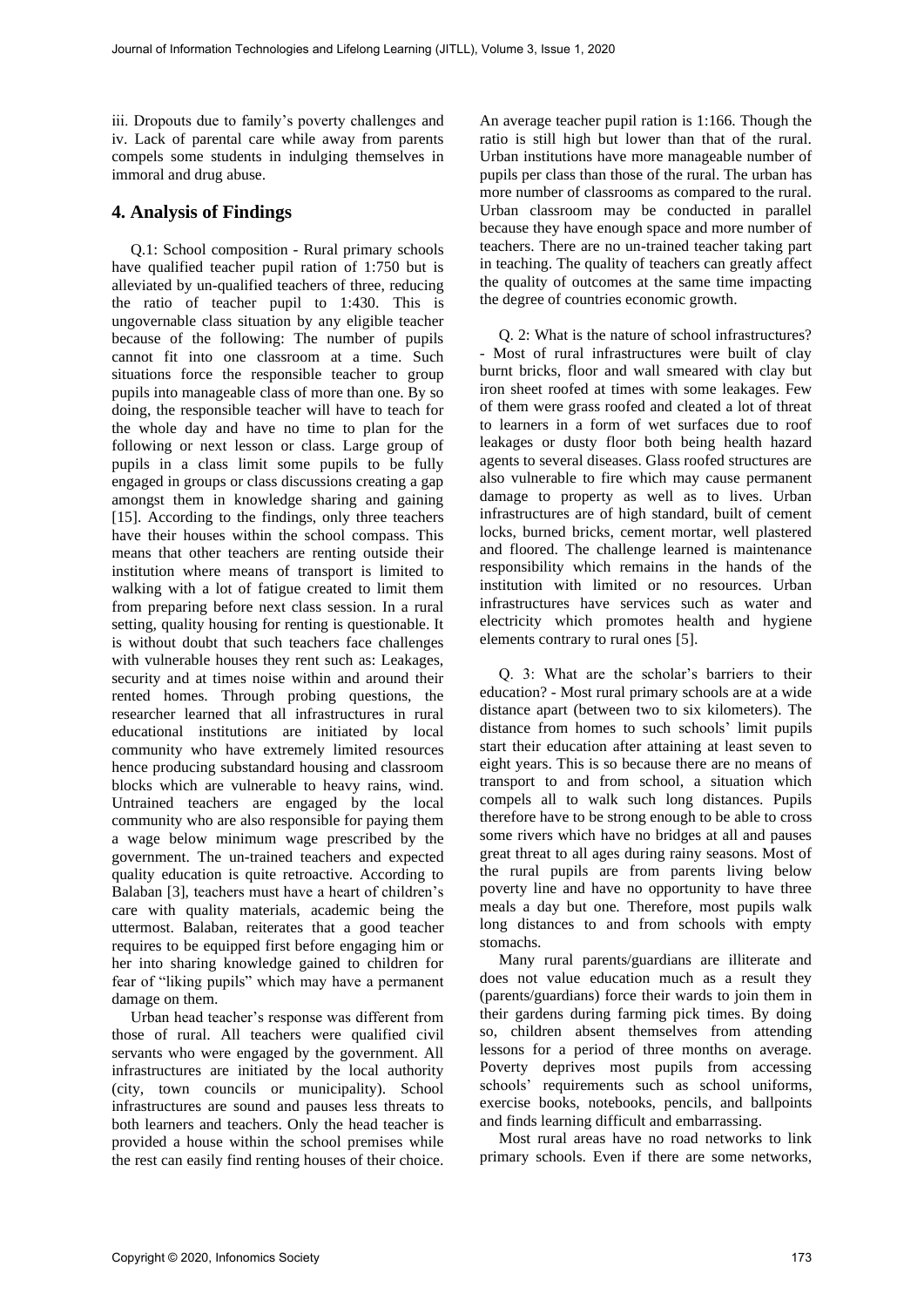are only useful during dry season where roads become passable. Most rural roads are not tar marked ones but graveled. Therefore, teaching and learning materials from educational centers are transported by pupils covering distances of ten kilometers on average. Should there be need for one teacher to be transferred to another school, children of that particular school where the teacher is transferred to be mandated to carry the belongings of the teacher on transfer on their heads due to scarcity of transport means. The act as transporters by using their physical heads and legs by literally walking while head loaded but for free. Sporting requirements such as footballs, net balls, uniforms for sports are organized and purchased though joined local pieces of works by pupils (joint fundraising which is in most cases worked in people's gardens). By so doing, classes are suspended until such a goal or goals are accomplished.

The researcher had contrary views from urban institutions. Most pupils are from working class parents or guardians and are able to support their children in school requirements. Above all, most urban parents and guardians have some education and values children's education much better than those in the rural. Therefore, children engage in indoor social media such as television, football, games and so on during their free time. From the observations, urban pupils have more free time than those from the rural and this may be a contributing factor in school activity concentrations and achievements. Since most urban guardians and parents are either working or business oriented, do have day to day food for their children and possibly misses no meal and as such concentrates on education without hunger disruption [11].

Q. 4: How do you rate the performance, dropouts and failures of pupils? - The researcher observed more dropout children in rural settings than in urban schools. The research suggests that the variation in educational environments is the major contributing factors. Starting school at the age of eight is a bit too late and worse enough, those children are not exposed nor privileged to any nursery or kinder garden to first learn to familiar with others as a community before primary schools. Urban children are subjected to nursery school not that all parents support it (for is more expensive) but finds in easier for their children to be taken care of while they are at work or business.

Q. 5: How comfortable are rural teachers in terms of rural environments? - The researcher learned that competent and well experienced teachers opt to work in urban areas rather than rural. After a probing question on reasons for longing in urban schools, the following were the responses: Rural schools have challenges in accessing teaching and learning

requirement, Rural areas has great transportation challenge because of poor or no road network to allow them access life necessities, there are no or equipped health services to serve human live and that rural teachers have no hardship allowance as a consolation. Most of the rural institutions are limited to access some services like electricity which is a source of network for internet. Being barred from internet is less like being denied of human right to information. Handworkers in both rural and urban are not recognized in terms of motivational factors such as promotion, material incentives and scholarships. Both poor and best performers are treated equally, a situation which is demoralizing the able ones. Therefore, rural schools have less experienced and qualified teachers than those in the urban setting. This variation in quality of teaching staff greatly affects scholar's attitude and performance. Teaching is an academic instructional process to learners from their source/s. Dynamic schooling arouses scholar's interests and accomplish their desired goals. Poor academic instructional process demoralizes scholars and greatly contributes to their diminishing interest in education as a whole [14].

# **4.1. Secondary school head teacher's responses**

Q. 1: What is the status of your institution? - Malawi secondary schools are both of urban and rural. Most urban and rural secondary schools are day schools whereby students operate from their homes and attend lessons during daytime only. Few are boarding which accommodate students in school for the set period of time. However, there are also semi boarding secondary schools where boarding facilities are provided to students but minus food and beds. The research finding was that most secondary schools were no boarders. The researcher perceives that boarding schools are much more suitable in rural areas where students travel long distances and cannot daily commute from homes. They require boarding facilities in full through expensive to manage. Urban students operate within their homes vicinity and may not require boarding as compared to those in rural settings. This is a challenge as per observations above that most rural parents/guardians live below poverty level and faces challenge to manage boarding requirements for their wards while those of the urban are more financially able than those of the rural and yet exposed to cheaper educational opportunities than those of the rural. Therefore, balancing the two is a challenge.

Students who come from far to a selected secondary school where boarding requirements are expensive or are not there, students organize themselves by identifying a paying slum where they have a self-boarding as they attend to school lessons.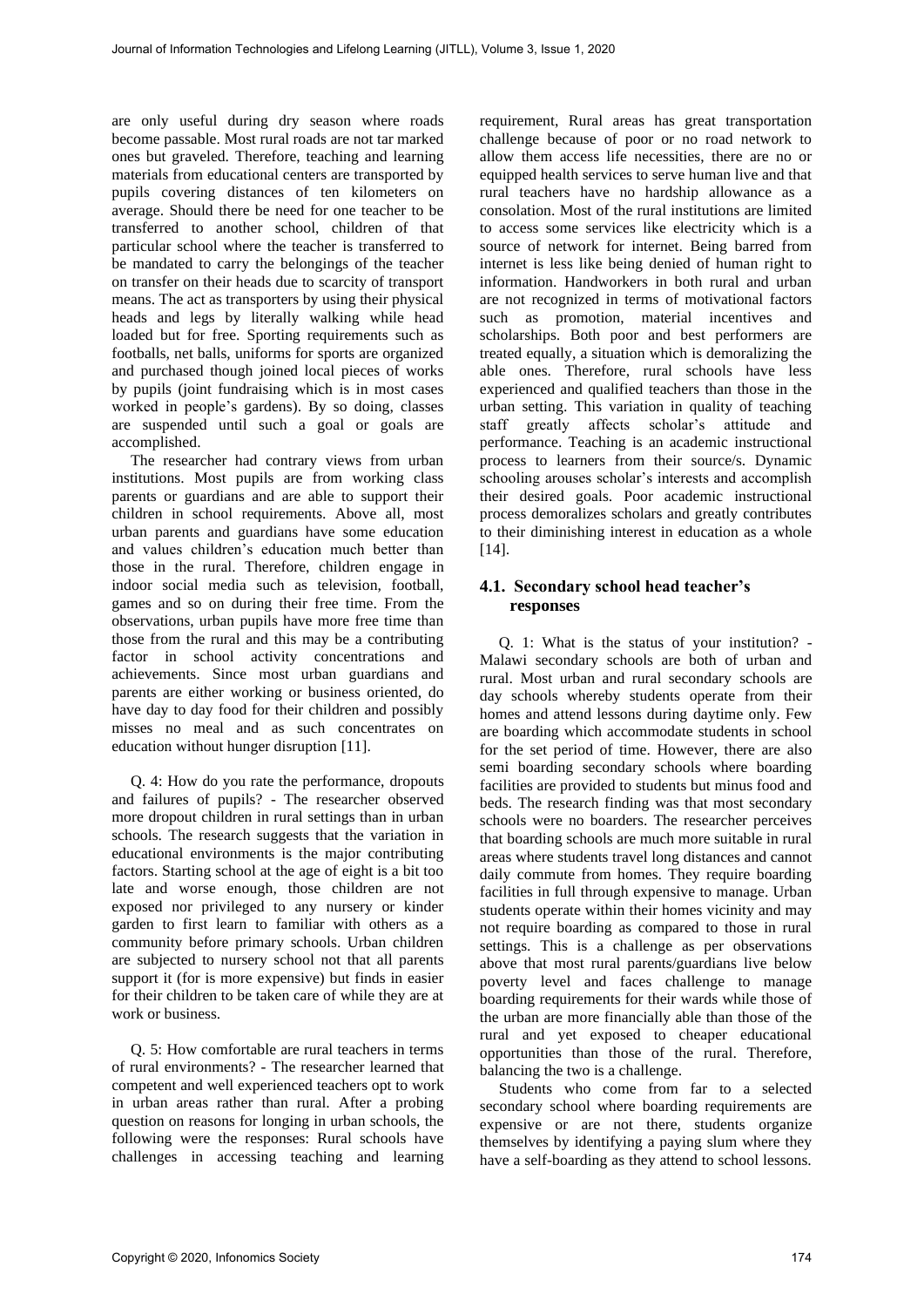Such circumstances require well-disciplined students to withstand school obstacles which takes advantage of their poor status especially to lady student who are more vulnerable as compared to men because they have none to control them but themselves. This is different from full boarding environment where school management takes all students responsibilities to include: safety, health, social, and academics issues.

Q. 2: What are some challenges for your scholars? - Most respondents highlighted accommodation as the major challenge to students. They belief boarding contributes to education concentration by both teachers and students. Some indicated that boarding students are more disciplined because they are bound by management regulations and law breakers are suspended or expelled from school. They compared with day schooling as free range, un-controllable and poorer performance as compared to those in boarding schools. Most dropout were experienced in more remote areas as compared to those within the vicinity of towns, cities and municipalities. The researcher assumes that health facilities must be one of the contributing factors of dropouts since sick student cannot travel long distance to attain education and could opt to nature his or her life rather than worsening the situation with long school travels.

The researcher concludes that students who travel long distances to attain education each and every day and those who organize their own self boarding are more subjective to immoral behaviors, Drug abuse, and poor class performance and unhealthier due to poor or inconsistent diet for they lack parental care, love and guidance.

# **5. Recommendations**

The Government should put in place policies in order to create conducive teaching and learning environments through the following implementations:

- Train enough teachers and eliminate or upgrade all untrained teachers.
- All educational government infrastructures should be uniform in terms of quality and safety to users.
- Build primary schools to a proximity of not more than two kilometers from one another to ease scholar's movements.
- Provide road network to all learning institutions in order to relief scholars from being used as a transport means of school requirements.
- Government should introduce funds to support all primary schools with their sporting requirement in order to safeguard pupils from being used as income generators through exploiting piece work.
- Create provisions for educational partners to support learning institutions.
- Provide reliable and well stocked health centers for ease of access by scholars, teachers and parents.
- Provide equal teacher support services for their effective teaching for both rural and urban.

# **6. Conclusion**

The paper has highlighted issues concerning variances in learning environments between rural and urban institutions. The said variations contribute greatly to the underperformance of scholars and quality of education in general. There are no adequate teaching and learning equipment and tools in most rural institutions as compared to the urban ones .Poor road network contributes to hardship scholar's face in rural educational institutions. Unqualified teachers only help to distort the system rather than building it for the good of the nation. Widely spaced rural institutions compels some scholars to stop schooling due to physical challenges such us floods and biological ones such as poverty. By leaving the responsibility of educational infrastructures in the hands of local and financially challenged community is less like promoting poor quality of educational environment rather than promoting it through great support.

# **7. References**

[1] Adedeji, S.O. and Bamidele, R.O. (2003). Economic Impact of Tertiary Education on Human Capital Development in Nigeria. In Human Resource Development in Africa. Ibadan; The Nigerian Economic Society. Selected Papers for 2002 Annual Conference.

[2] Banda, D.M. (2003). Gender and Education for All: The Leap to Equality. Gender sensitive educational policy and practice: the case of Malawi. [Online] Available from: http://unesco.org (Access date: 15th May 2013).

[3] Balaban (1992).The Investigation of the Level of Self-Directed Learning Readiness According to the Locus of Control and Personality Traits of Preschool Teacher Candidates International Electronic Journal of Elementary Education 8(3):391-402.

[4] Camilli ,G. Brenner, M. E. (2006). Interviewing in Educational Research. In J. L. Green, Camilli,G. and P. B. Elmore (Eds.), Handbook of complementary methods in